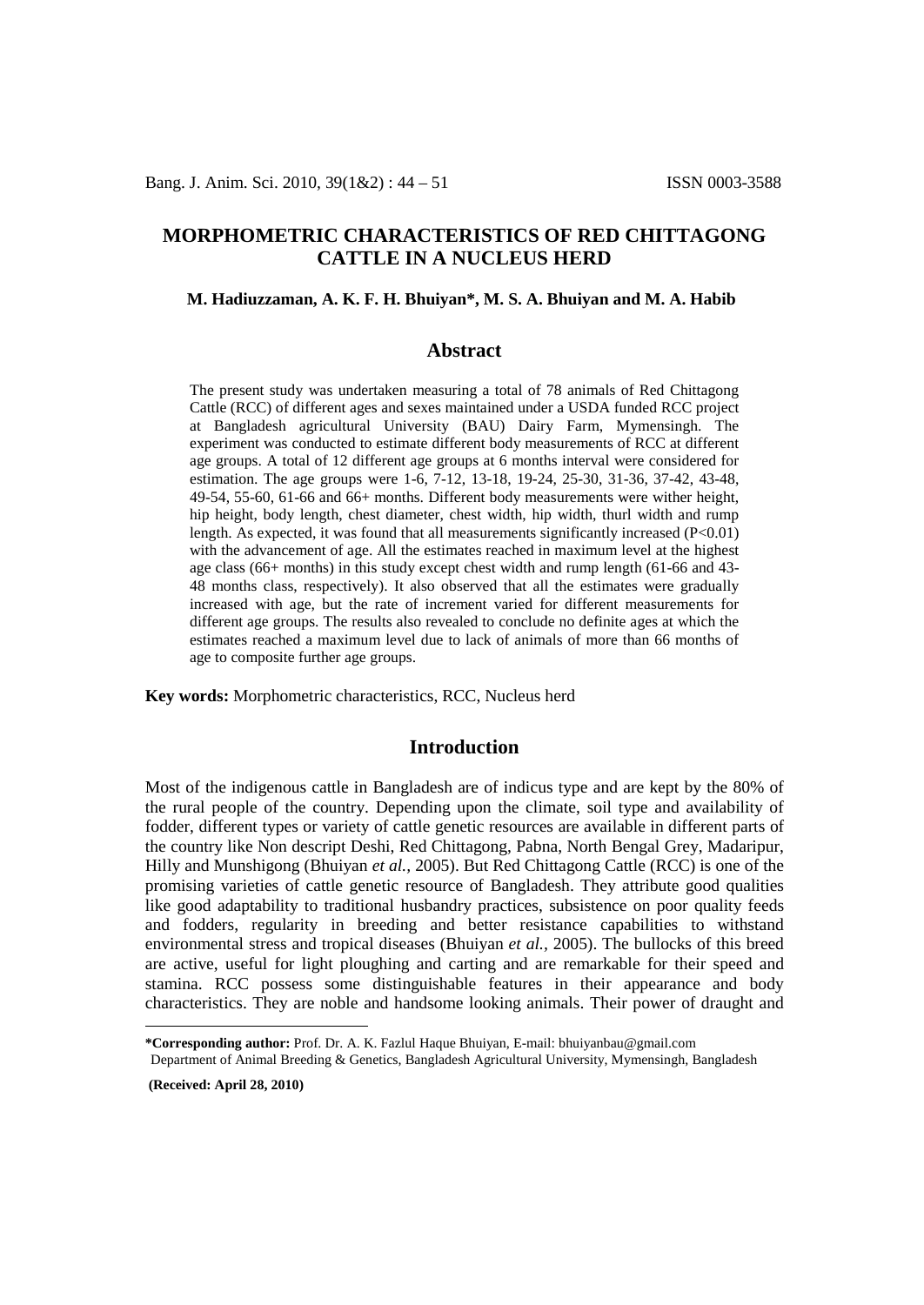spirit of endurance are appreciable. The head of the RCC are somewhat erect with moderately long face. Well carried on short and stout neck rising over the withers into a medium and noticeable hump which is short in female and large in male while erect inclined vertically for both. Horns are medium and stumpy, tapering to a blunt point. Ears are moderately long and alert and slightly dropping. They possess medium and flesh dewlap which are fairly depth and broad between the fore arms. Clean leg but not so massive, well apart firmly and squarely set under the body. They are humped, especially male are big humped up to 6-8".

The morphometric measurement is conducted for the assessment of carcass quantity as well as to characterize breeds of animals. Live weight is an important trait in cattle farming. Weighing is not always feasible and therefore live weight is often estimated from easily accessible morphometric data (Coopman *et al*., 2009). Conformation is an indicator of carcass composition (Laville *et al*., 1995). Laville *et al.* (1996) studied the relationships among morphological traits and bovine carcass composition traits in order to select carcass measurements to derive equations for predicting muscle weight, percentage of muscle and muscle to bone ratio. The study on morphometric measurement is very scanty for the indigenous cattle of Bangladesh; however Namikawa *et al.* (1984); Habib *et al.* (2003); Al-Amin (2004); Hossain *et al.* (2006); Bhuiyan *et al.* (2007) and Bag *et al.* (2010) studied some morphometric characters for indigenous cattle of Bangladesh. Considering the aforesaid identification, the present research work was aimed to determine the morphometric characteristics of RCC reared in a nucleus herd at Bangladesh Agricultural University (BAU).

### **Materials and Methods**

The study was conducted under a USDA funded Red Chittagong Cattle Project at BAU, Mymensingh. The morphological measurements were taken from 78 animals including different ages and sexes (Table 1) and were recorded for this study.

The feeding and management systems at the nucleus herd were almost similar because stall feeding was practiced throughout the year. Straw treated with urea and /molasses was the basal bulk diet supplied *ad lib* where green fodder were supplied very limited amount. Concentrate feeds such as oil cake, wheat bran, rice polish, corn, salt and vitamin-mineral premix mixture were also supplied  $\omega$  600 g/d/lactating cows, 500 g/d/pregnant cow, 400 g/d/dry and heifer and 250 g/d/calf. Animals were dewormed and vaccinated regularly according to prevailing diseases and parasites.

The present study covered different morphological characters which included wither height, hip height, body length, chest diameter, chest width, hip width, thurl width and rump length of animals of different ages and sexes at the nucleus herd. The description of those measurements is given in Table 2.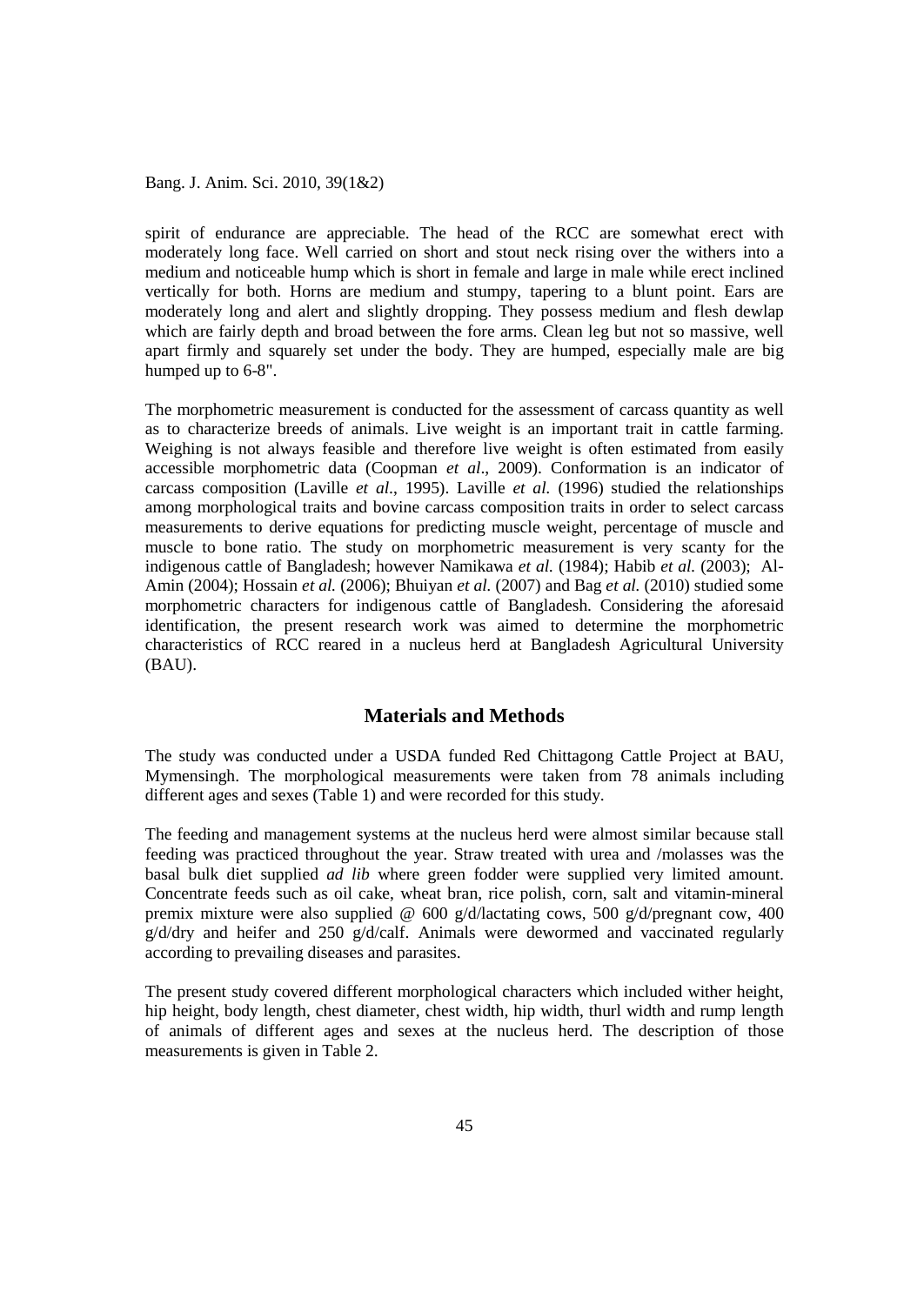| Age class (month) | <b>Male</b> | Female         | <b>Total</b>   |  |
|-------------------|-------------|----------------|----------------|--|
| $1-6$             | 4           | 6              | 10             |  |
| $7 - 12$          | 3           | 4              | 7              |  |
| $13 - 18$         | 3           | 6              | 9              |  |
| 19-24             | 1           | 3              | $\overline{4}$ |  |
| 25-30             |             | 3              | $\overline{4}$ |  |
| 31-36             | 0           | 5              | 5              |  |
| 37-42             | $\theta$    | 4              | $\overline{4}$ |  |
| 43-48             | 0           | $\overline{4}$ | $\overline{4}$ |  |
| 49-54             | 0           | 5              | 5              |  |
| 55-60             | $\theta$    | 8              | 8              |  |
| 61-66             | 0           | 7              | 7              |  |
| $66+$             | 0           | 11             | 11             |  |
| Total             | 12          | 66             | 78             |  |

**Table 1. Distribution of data set for measuring morphometric characters**

#### **Table 2. Description of different morphometric measurements of RCC**

| Trait          | <b>Description</b>                                               |
|----------------|------------------------------------------------------------------|
| Wither height  | Vertical distance between the fetlock and the point of wither.   |
| Hip height     | Vertical distance between the fetlock and the point of hip bone. |
| Body length    | Distance between points of shoulder to pin bone.                 |
| Chest diameter | It was the diameter surrounding the heart girth of the animal.   |
| Chest width    | Chest width was measured as the broadest portion of the chest.   |
| Hip width      | Distance between two hip bones of the animal.                    |
| Thurl width    | Distance between pin bone to hip bone.                           |
| Rump length    | Distance between parts of base of tail to hip bone               |

The animals were of different ages and there were both parents (male and female) and progeny groups. Therefore, there were sufficient unbalances in the data material. In other words, the numbers of observations were different from class to class. So, the statistical design of the study was non- orthogonal factorial in nature. For analyzing the data materials both simple descriptive statistics as well as Completely Randomized Design (CRD) with unequal sample sizes were used. For comparing means of the different sub-classes, least significant difference (LSD) test was applied using SPSS 11.5 computer program.

The mathematical equation followed for this analysis was as follows:

 $Y_{ijk} = \mu + S_i + A_j + e_{ijk}$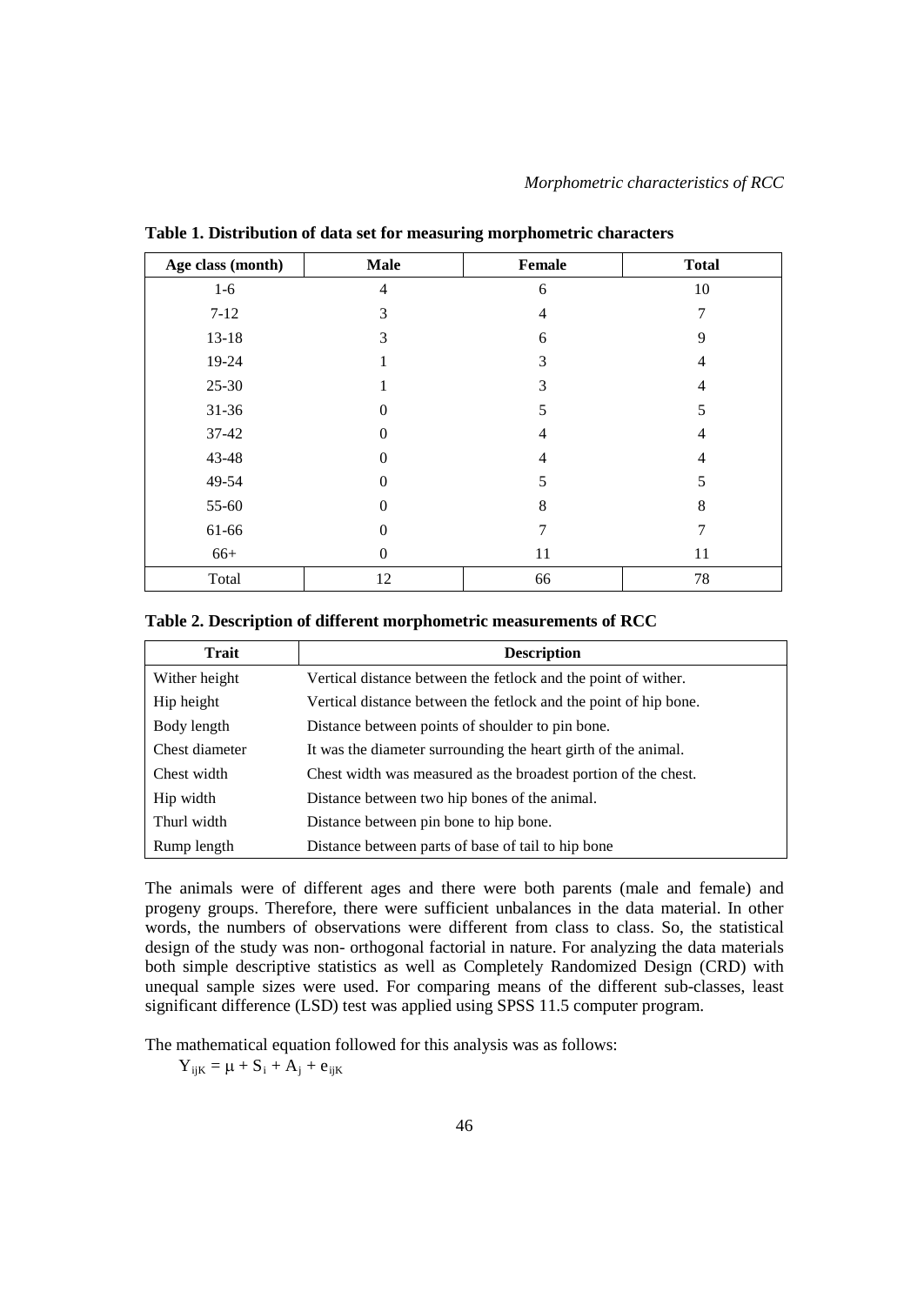Where  $Y_{ijk}$  = morphometric measurement of i<sup>th</sup> sex of j<sup>th</sup> age class of K<sup>th</sup> animal.

 $\mu$  = Population mean

 $S_i$  = Fixed effect of i<sup>th</sup> sex (1 = male and 2 = female)

- $A_i$  = Fixed effect of j<sup>th</sup> age class (j =1, 2, 3, ..............., 12)
- $e_{ijk}$  = Random residual error

# **Results and Discussion**

Least squares means along with their standard errors of different mophometric measurements of the said traits of RCC at different ages were estimated (Table 3) and discussed below.

**Table 3. Morphometric measurements of RCC for different age classes with level of significance**

| Age<br>class     | Measurement (cm) <sup>1</sup><br>$(Mean \pm SE)$ |                |                                                                                                                                             |                                                                             |               |           |    |    |  |
|------------------|--------------------------------------------------|----------------|---------------------------------------------------------------------------------------------------------------------------------------------|-----------------------------------------------------------------------------|---------------|-----------|----|----|--|
| (Month)          | <b>WH</b>                                        | <b>HH</b>      | BL                                                                                                                                          | CD                                                                          | $\mathbf{CW}$ | <b>HW</b> | TW | RL |  |
| $1-6$            | $72.29 + 31$                                     | $73.76 + 0.37$ | $68.70 + 0.42$                                                                                                                              | $81.49+0.36$ $18.15+0.35$ $15.66+0.36$ $21.56+0.45$ $20.65+0.43$            |               |           |    |    |  |
| $7 - 12$         | $81.48 + 0.40$                                   | $81.57 + 0.42$ | 73.66+0.44                                                                                                                                  | $96.54+0.20$ $18.59+0.40$ $17.55+0.40$ $23.60+0.44$ $21.62+0.38$            |               |           |    |    |  |
| $13 - 18$        | $86.49 + 0.40$                                   | $89.64 + 0.25$ | 78.90+0.32                                                                                                                                  | $124.91+0.28$ $19.17+0.25$ $20.25+0.45$ $23.99+0.30$ $24.07+0.38$           |               |           |    |    |  |
| 19-24            | $92.47 + 0.32$                                   | $92.60 + 0.44$ | $89.38 + 0.30$                                                                                                                              | $125.23+0.28$ $20.61+0.25$ $22.36+0.43$ $25.06+0.51$ $26.62+0.31$           |               |           |    |    |  |
| 25-30            | $94.89 \pm 0.34$                                 | $96.48 + 0.49$ | $92.99 + 0.34$                                                                                                                              | $126.29+0.38$ $23.65+0.48$ $24.93+0.45$ $26.44+0.44$ $27.85+0.44$           |               |           |    |    |  |
| $31 - 36$        | $98.65 + 0.31$                                   | $98.62 + 0.31$ | $97.25 + 0.28$                                                                                                                              | $126.48+0.33$ $25.23+0.35$ $26.31+0.41$ $27.33+0.37$ $31.07+0.33$           |               |           |    |    |  |
| $37-42$          | $103.61 + 0.48$                                  | 99.98+0.71     | $98.67 + 0.37$                                                                                                                              | $127.35\pm0.29$ $25.86\pm0.29$ $27.07\pm0.33$ $29.60\pm0.53$ $32.50\pm0.43$ |               |           |    |    |  |
| 43-48            |                                                  |                | $107.41+0.19$ $103.66+0.47$ $100.08+0.72$ $128.91+0.42$ $26.23+0.33$ $26.57+0.38$ $30.29+0.49$ $37.07+0.51$                                 |                                                                             |               |           |    |    |  |
| 49-54            |                                                  |                | 108.43+0.23 104.70+0.70 106.06+0.57 132.49+0.43 26.26+0.32 29.58+0.60 33.30+0.40 34.19+0.60                                                 |                                                                             |               |           |    |    |  |
| $55-60$          |                                                  |                | 108.57+0.29 107.23+0.46 108.26+0.31 135.51+0.20 28.01+0.58 28.81+0.51 35.71+0.22 36.47+0.69                                                 |                                                                             |               |           |    |    |  |
| 61-66            |                                                  |                | $111.05+0.26$ $108.36+0.25$ $108.48+0.24$ $136.13+0.26$ $29.20+0.61$ $29.34+0.42$ $36.60+0.55$ $36.94+0.47$                                 |                                                                             |               |           |    |    |  |
| $66+$            |                                                  |                | $112.21 \pm 0.56$ $109.82 \pm 0.49$ $110.60 \pm 0.45$ $137.22 \pm 0.48$ $28.82 \pm 0.45$ $30.69 \pm 0.50$ $37.95 \pm 0.48$ $33.26 \pm 0.49$ |                                                                             |               |           |    |    |  |
| Level of<br>Sig. | **                                               | **             | **                                                                                                                                          | **                                                                          | **            | **        | ** | ** |  |

1 WH-wither height; HH-hip height; BL-body length; CD-chest diameter; CW-chest width; HW-hip width; TW-thurl width; RL-rump length;  $**$  = Significance at P<0.01

#### **Wither height**

The result of wither height found in this study for age group of 43-48 months was closely agreed by Bag *et al*., (2010); Hossain *et al*. (2006) and Habib *et al.* (2003) in their studies for body height (105.86  $\pm$  5.25, 105.94  $\pm$  2.17 and 107.71  $\pm$  0.93 cm, respectively) in adult female of RCC. Bhuiyan *et al.* (2005) measured height at wither of adult RCC female and found 107.71 cm which also strongly supported the results of this study. The results of the present study were found to be lower than the results of Bhuiyan *et al.* (2007) for Pabna cows and Gaur *et al*. (2003) for Indian Ponwar cows who reported that the average wither height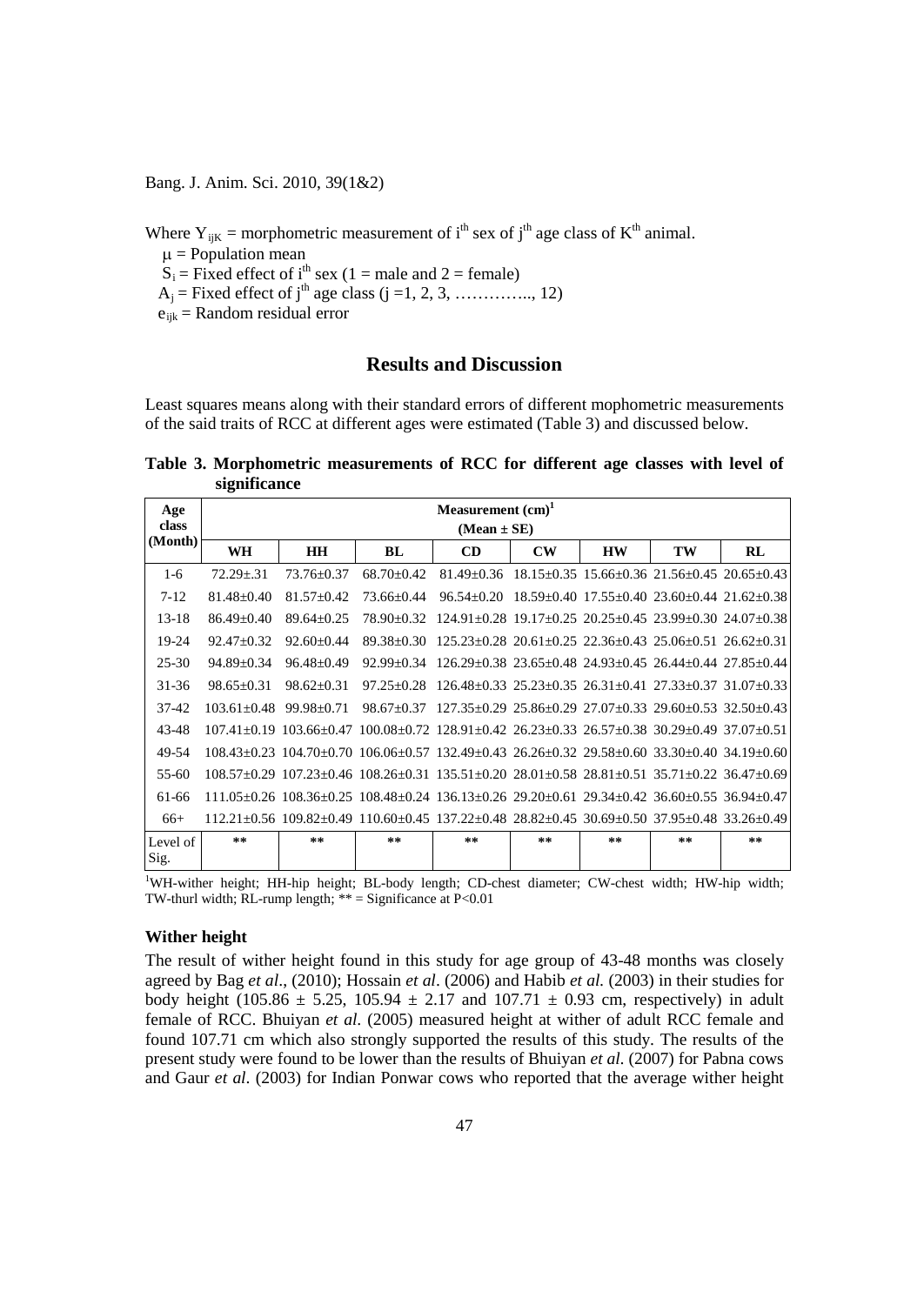of adult cows were  $118.21 \pm 3.25$  and  $109.0 \pm 0.4$  cm, respectively. Al-Amin (2004) however reported lower (93.91  $\pm$  1.13 cm) estimate of wither height for North Bengal Grey cows. In this study, the wither height at 24 months of age was strongly supported by the result of Namikawa *et al*. (1984) who reported 100.32 ± 2.79 cm for Bangladeshi native cattle. In another study by Singh *et al.*, (2002) reported wither height for Indian Deoni cattle as 86.45  $\pm$  1.87, 98.51  $\pm$  3.46, 107.94  $\pm$  2.32, 112.50  $\pm$  2.23, 122.06  $\pm$  2.39 and 122.22  $\pm$  1.23 cm, respectively for the age groups of 4-6,  $10-12$ ,  $13-18$ ,  $19-24$ ,  $>24$  and adult cows which were greater values than that of this study. Fig. 1 showed a gradual increasing trend  $(P<0.01)$  of measurements with progressing age.

### **Hip height**

The hip heights of RCC at different ages are depicted in Table 3. Namikawa *et al.* (1994) measured hip height of Bangladeshi native cattle at more than two years old and found  $103.37 \pm 6.47$  cm which agreed strongly by the result of this study. In contrast, Vinoo *et al.* (2003) reported hip height of Ongole cattle of India as 147.47 cm at 60 months of age. Statistical analyses of these measurements also revealed that the hip height of RCC was significantly increased  $(P<0.01)$  with advancement of age (Fig. 1).



**Fig. 1. Trends of body measurements according to age**

### **Body length**

The average body length of this study at 60 months of age was lower than the findings of Vnioo *et al*. (2003) who reported 144.11 cm for Ongole cattle at that age. The result was consistent for the age of 54 months by the results found by Al-Amin (2004) for North Bengal Grey cows (105.16 ± 1.21 cm), Hossain *et al.* (2006) for RCC (107.13 ± 2.17 cm) and Bag *et al*. (2010) for RCC (106.89  $\pm$  3.58 cm). The result of this study were not in accordance with the results found by Habib *et al.* (2003) for RCC (114.38  $\pm$  1.56 cm) and Bhuiyan *et al.* (2007) for Pabna cows (164.39  $\pm$  2.36 cm). Singh *et al.* (2002) in their published literature reported body length for Indian Deoni cattle as  $78.45 \pm 1.86$ ,  $93.30 \pm 2.34$ ,  $101.56 \pm 1.50$ ,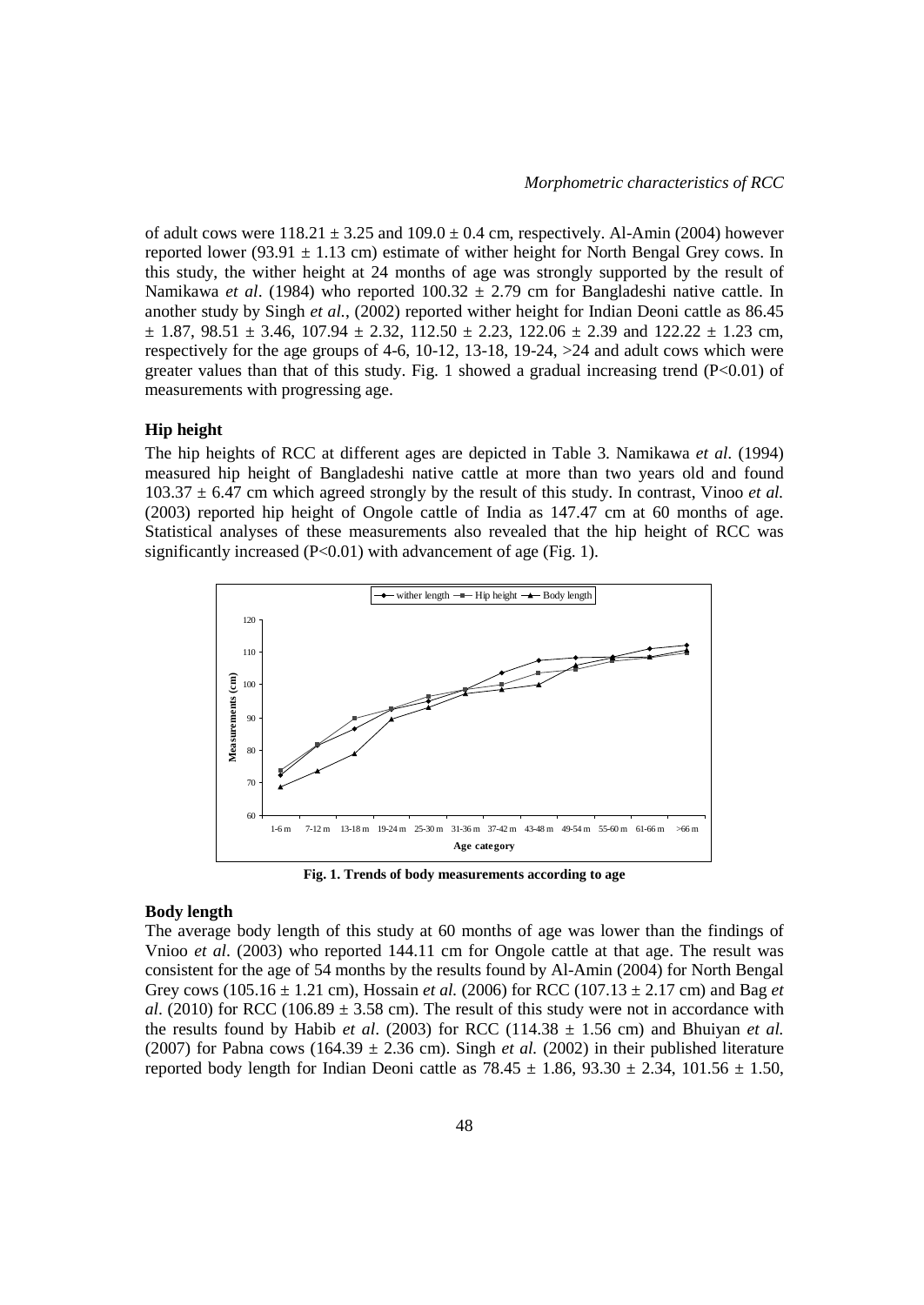$103.52 \pm 2.59$ ,  $116.43 \pm 2.06$  and  $120.11 \pm 2.16$  cm, respectively for the age groups of 4-6, 10-12, 13-18, 19-24, >24 and adult cows which were much higher values than the corresponding values found by this study. A significant (P<0.01) increasing trend with progressing age was found in this study for body length of RCC (Fig. 1).

### **Chest diameter**

Bag *et al*., (2010), Hossain *et al.* (2006) and Habib *et al.* (2003) reported heart girth of adult RCC female cows to be  $136.88 \pm 6.18$ ,  $136.90 \pm 2.22$  and  $139.85 \pm 1.63$  cm, respectively which were closely in agreement by the result found in this study for the age of 66+ months (Table 3). Al-Amin (2004) reported  $126.95 \pm 1.53$  cm heart girth for North Bengal Grey cattle which was smaller than this study; however Bhuiyan *et al.* (2007) found relatively larger heart girth (147.56  $\pm$  1.70 cm) for Pabna cows in their studies. Namikawa *et al.* (1984) measured chest diameter of Bangladeshi native cattle at more than two years old to be 50.79  $\pm$  2.45 cm which was much smaller than this study at this age. In another study by Singh *et al.*, (2002) reported chest girth for Indian Deoni cattle as  $94.56 \pm 3.85$ ,  $114.53 \pm 3.31$ ,  $124.97$  $\pm$  2.73, 129.73  $\pm$  5.31, 144.83  $\pm$  2.81 and 151.82  $\pm$  1.92 cm, respectively for the age groups of 4-6, 10-12, 13-18, 19-24, >24 and adult cows which partially agreed in particular ages by this study.

The analysis of variance showed a significant  $(P<0.01)$  increasing trend of chest diameter with advancement of age (Fig. 2).



**Fig. 2. Trends of body measurements according to age**

# **Chest width**

The chest widths at different ages are given in Table 3. Namikawa *et al*. (1984) measured chest width of Bangladeshi cattle and found to be  $23.67 \pm 3.07$  cm at more than 2 years of age which strictly agreed by this study. Fig. 2 tended to increase  $(P<0.01)$  the chest width gradually and reached peak up to 61-66 months of age and declined slightly after that age.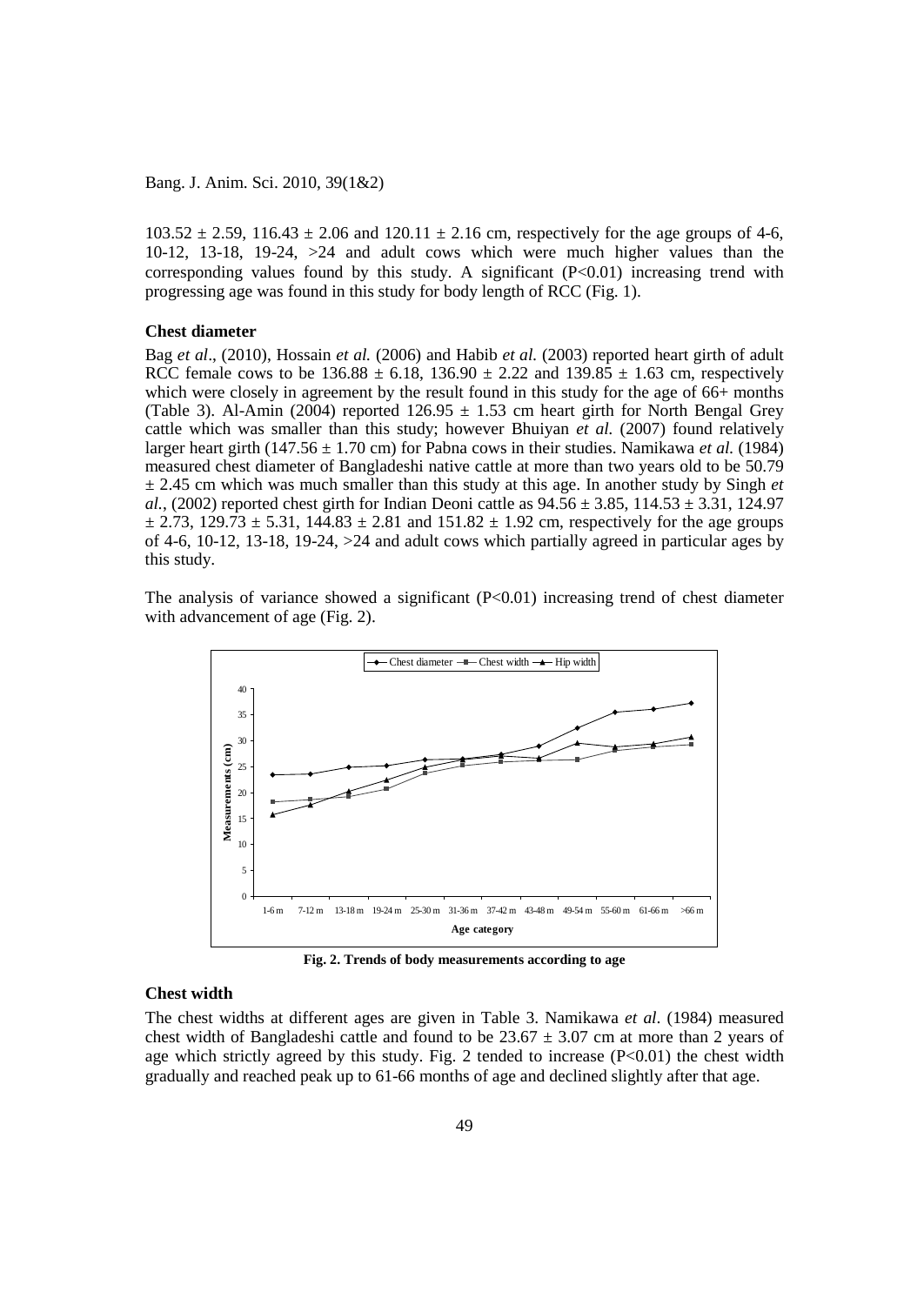#### **Hip width**

The hip widths of RCC at different ages are depicted in Table 3. Namikawa *et al.* (1984) reported hip width of Bangladeshi cattle to be  $33.21 \pm 2.05$  cm at more than 2 years age which was not in agreement with this study. Statistical analysis of these measurements revealed that the hip width of RCC was significantly  $(P<0.01)$  increased with advancement of age (Fig. 2).

# **Thurl width**

The measurements of thurl width of the said age classes are given in Table 3. Namikawa *et al.* (1984) found thrul width of Bangladeshi native cattle to be  $30.07 \pm 2.06$  cm at more than 2 years age which agreed with the measurement of 43-48 months age group cows found in this study. Statistical analysis of these measurements showed significant (P<0.01) increase with advancement of age (Fig. 3).



**Fig. 3. Trends of body measurements according to age**

#### **Rump length**

The rump lengths of RCC found from the animals of different ages are shown in Table 3. Namikawa *et al.* (1984) measured rump length of Bangladeshi native cattle at more than two years old and reported it to be  $29.26 \pm 6.12$  cm which was closely in agreement with this study for the measurement of age group 25-30 months. Rump length increased significantly (P<0.01) with progressing age (Fig. 3).

# **Conclusion**

From the results and discussion above, it was clear that all morphological measurements of RCC significantly increased (P<0.01) with the advancement of age. The growth of all